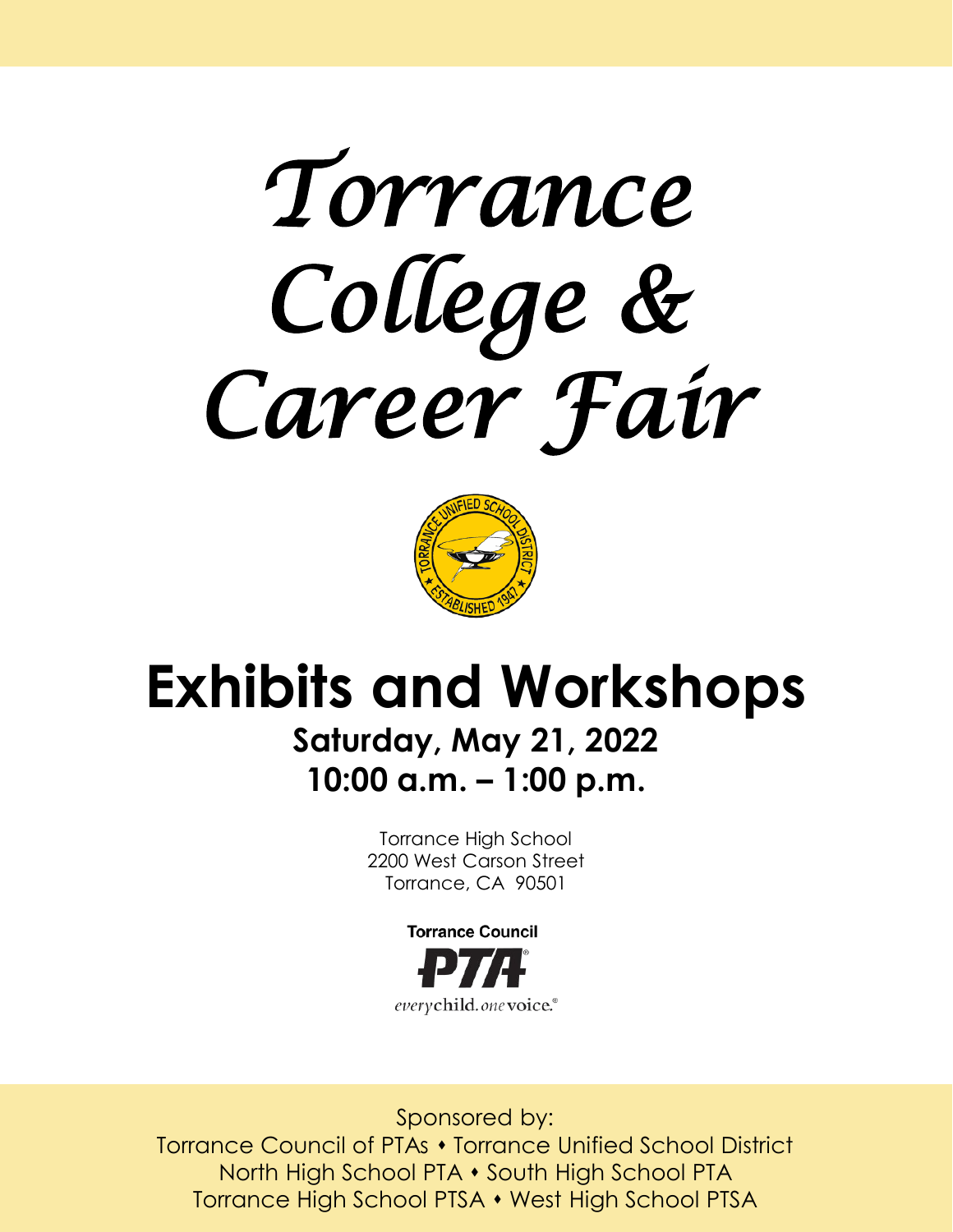#### **Admissions**

- What qualities should prospective students have?
- Do you require the SAT/ACT?
- What majors are offered? What's the most popular?
- What are the application deadlines for admission?
- Are interviews required? Group or individual?
- How can I arrange a campus visit?
- How long should I expect to wait for an answer once I submit my application?
- How many freshman return for their sophomore year?

#### **Financial Aid**

- How much will it cost?
- What financial aid options are offered?
- When is your financial aid deadline?
- Estimate the percentage of work study, loans, grants, and scholarships awarded in your financial aid packages.

#### **Classroom**

- What is the average class size?
- How accessible are professors outside of class?
- Will professors or graduate students teach my courses?
- When must I choose a major?
- Do I need a computer? What student services are offered (tutoring, career counseling, study workshops)?
- How are the libraries, computer labs?
- Who typically teaches freshman & sophomore courses professors, T.A.'s?

#### **Housing**

- What type of housing is available?
- Are students required to live on campus? What percentage of students live on campus?
- Is student housing guaranteed for four years?
- Would I have a roommate or live alone?
- How are roommates selected?
- Is there a shuttle that takes you to shopping centers?

#### **Student Life**

- What special interest groups, activities, fraternities/sororities are available?
- What's it like on campus on the weekends?
- Are any programs offered to help students adjust to the college life?
- Are intramural, club, and varsity sports offered? How are the sports facilities?
- What types of meal plans are available?
- What is the availability of campus work opportunities?

#### **Just the Facts**

- What is the school known for?
- What are recent graduates doing now?
- How safe is the campus and its surrounding neighborhoods?

### **Torrance High School Walkway (Between Small Gym and Library)**

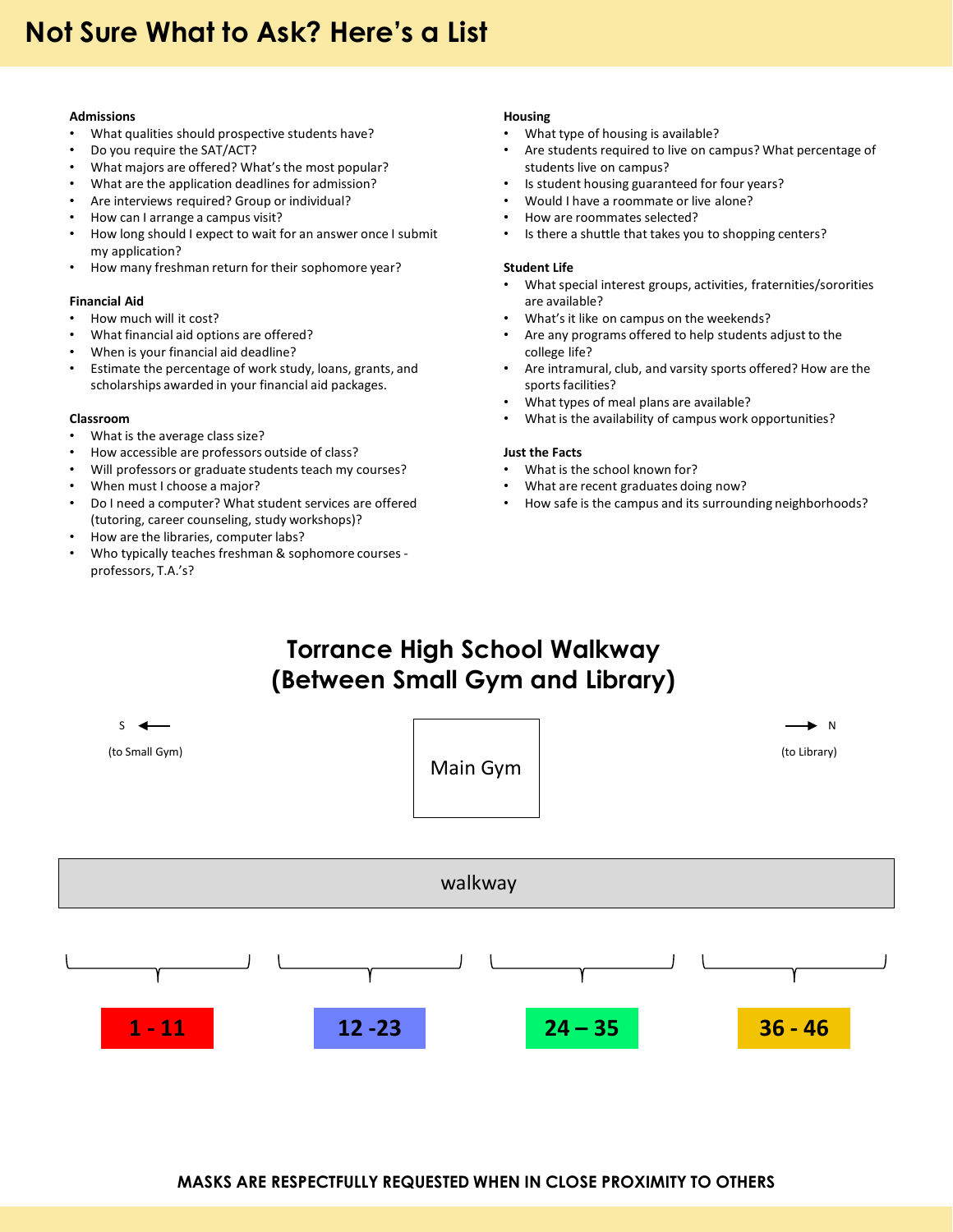### **Participating Organizations**

|                 | <b>10</b> Biola University<br>La Mirada, CA                                  | 36.            | <b>Washington State University</b><br>Pullman, WA                                     |
|-----------------|------------------------------------------------------------------------------|----------------|---------------------------------------------------------------------------------------|
|                 | 11 California State Polytechnic University (CalPoly), Humboldt<br>Arcata, CA | 37             | <b>Washington University in St. Louis</b><br>St. Louis, MO                            |
|                 | 12 California State University, Dominguez Hills<br>Carson, CA                | 38             | <b>Woodbury University</b><br>Burbank, CA                                             |
| 13              | California State University, Los Angeles<br>Los Angeles, CA                  | 39             | <b>Fashion Institute of Design &amp; Merchandising</b><br>Los Angeles, CA             |
|                 | 14 Chapman University<br>Orange, CA                                          |                | 40 Laguna College of Art + Design<br>Laguna Beach, CA                                 |
| 15              | <b>George Mason University</b><br>Fairfax, VA                                |                | 41 Southern California Regional Occupational Center (SoCal ROC)<br>Torrance, CA       |
|                 | <b>16 Harvey Mudd College</b><br>Claremont, CA                               |                | 42 Blue Train College Prep<br>Hermosa Beach, CA                                       |
| 16A I           | <b>Loyola Marymount University</b><br>Los Angeles, CA                        | 43             | Collegewise<br>Redondo Beach, CA                                                      |
|                 | 17 Northern Arizona University<br>Flagstaff, AZ                              |                | 44 Ketterman College Funding, Inc.<br>Torrance, CA                                    |
|                 | <b>18</b> Michigan State University<br>East Lansing, MI                      | 45.            | <b>Meridian Prep</b><br>Cypress, CA                                                   |
|                 | 19 Occidental College<br>Los Angeles, CA                                     |                | 45A PJ Test Prep<br>South Bay/West Los Angeles, CA                                    |
|                 | 20 Oregon State University<br>Corvallis, OR                                  |                | <b>46</b> The Princeton Review<br>Los Angeles, CA                                     |
| 21 <sub>1</sub> | Pennsylvania State University<br>State College, PA                           |                | 1 California Army National Guard                                                      |
| 22              | <b>University of California, Davis</b><br>Davis, CA                          | $\overline{2}$ | <b>United States Air Force ROTC</b>                                                   |
| 23              | <b>University of California, Los Angeles</b><br>Los Angeles, CA              | 3              | <b>United States Army</b>                                                             |
|                 | 27 University of California, Irvine<br>Irvine, CA                            | 4              | <b>United States Army National Guard</b>                                              |
|                 | 28 University of California, Riverside<br>Riverside, CA                      |                | <b>5</b> United States Coast Guard Academy                                            |
|                 | 29 University of Illinois Urbana-Champaign<br>Urbana, IL                     |                | <b>6</b> United States Marine Corps                                                   |
|                 | <b>30 University of Massachusetts Lowell</b><br>Lowell, MA                   | 7.             | <b>El Camino College</b><br>Torrance, CA                                              |
|                 | 31 University of Oregon<br>Eugene, OR                                        |                | <b>8</b> El Camino College<br>Torrance, CA                                            |
|                 | <b>32</b> University of Redlands<br>Redlands, CA                             |                | <b>9</b> Torrance Adult School                                                        |
|                 | <b>33</b> University of San Francisco<br>San Francisco, CA                   |                | 24 Torrance Education Foundation (TEF) & TEF's South Bay<br><b>Enrichment Academy</b> |
|                 | <b>34</b> University of Southern California<br>Los Angeles, CA               |                | 25 Torrance Unified School District Counselors                                        |
|                 | <b>35</b> University of the Pacific<br>Stockton, CA                          |                | <b>26 Torrance Council of PTAs</b>                                                    |

**MASKS ARE RESPECTFULLY REQUESTED WHEN IN CLOSE PROXIMITY TO OTHERS**